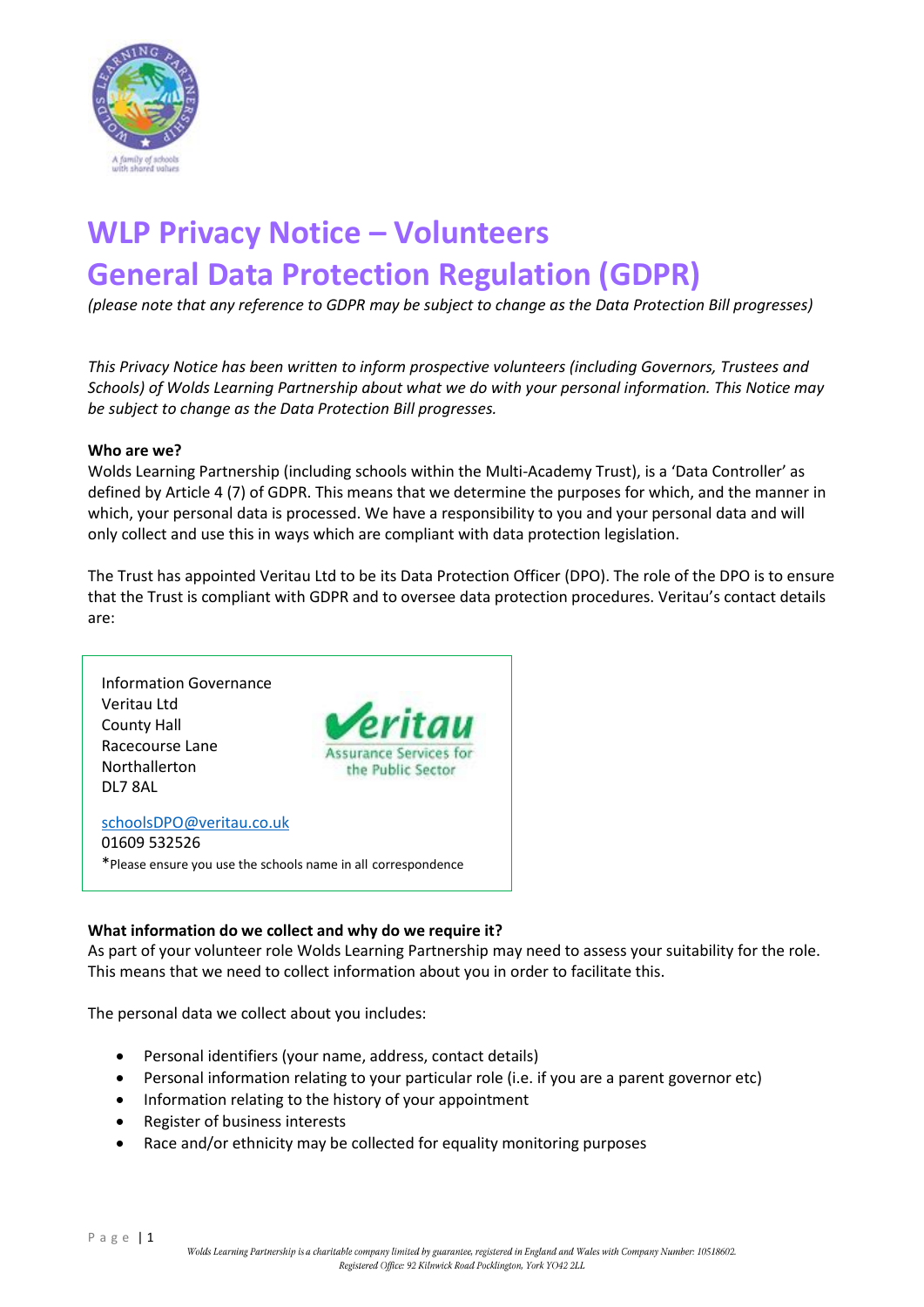

## **Who do we obtain your information from?**

Much of the information we process will be obtained directly from your application form. However, we may need to collect data about you from, but not necessarily limited to, the following organisations:

- The Disclosure and Barring Service,
- The Local Authority.

### **Who do we share your personal data with?**

Your information will only be made available to those who need it to do their job in relation to your role as a volunteer. This includes the relevant administrative staff.

We will share your information with the following organisations:

- Disclosure and barring service to conduct criminal record checks, if applicable
- Department for Education
- Get Information About Schools (Governors)
- Companies House (Trustees)
- Local Authority

### **How long do we keep your personal data for?**

The Trust will keep your data in line with our Information Policy. Most of the information we process about you will be determined by statutory obligations. Any personal information which we are not required by law to retain will only be kept for as long as is necessary to fulfil our organisational needs.

### **Do you transfer my data outside of the UK?**

Generally the information that the Trust holds is all held within the UK. However, some information may be held on computer servers which are held outside of the UK. We will take all reasonable steps to ensure your data is not processed in a country that is not seen as 'safe' by the UK government. If we do need to send your data out of the European Economic Area it will ensure it has extra protection from loss or unauthorised access.

### **What is our lawful basis for processing your personal data?**

The Trust processes your personal data and special category data based on its legal responsibilities to:

- Safeguard pupils it has responsibility for,
- Maintain adequate health and safety standards,
- Monitor equality and diversity at our school.

The School relies on Article 6(1)(c) and Article 9(2)(b) of the GDPR to process your personal and special category data.

### **What rights do you have over your data?**

Under GDPR, individuals have the following rights in relation to the processing of their personal data:

- to be informed about how we process your personal data. This notice fulfils this obligation
- to request access to your personal data that we hold, and be provided with a copy of it
- to request that your personal data is amended if inaccurate or incomplete
- to request that your personal data is erased where there is no compelling reason for its continued processing